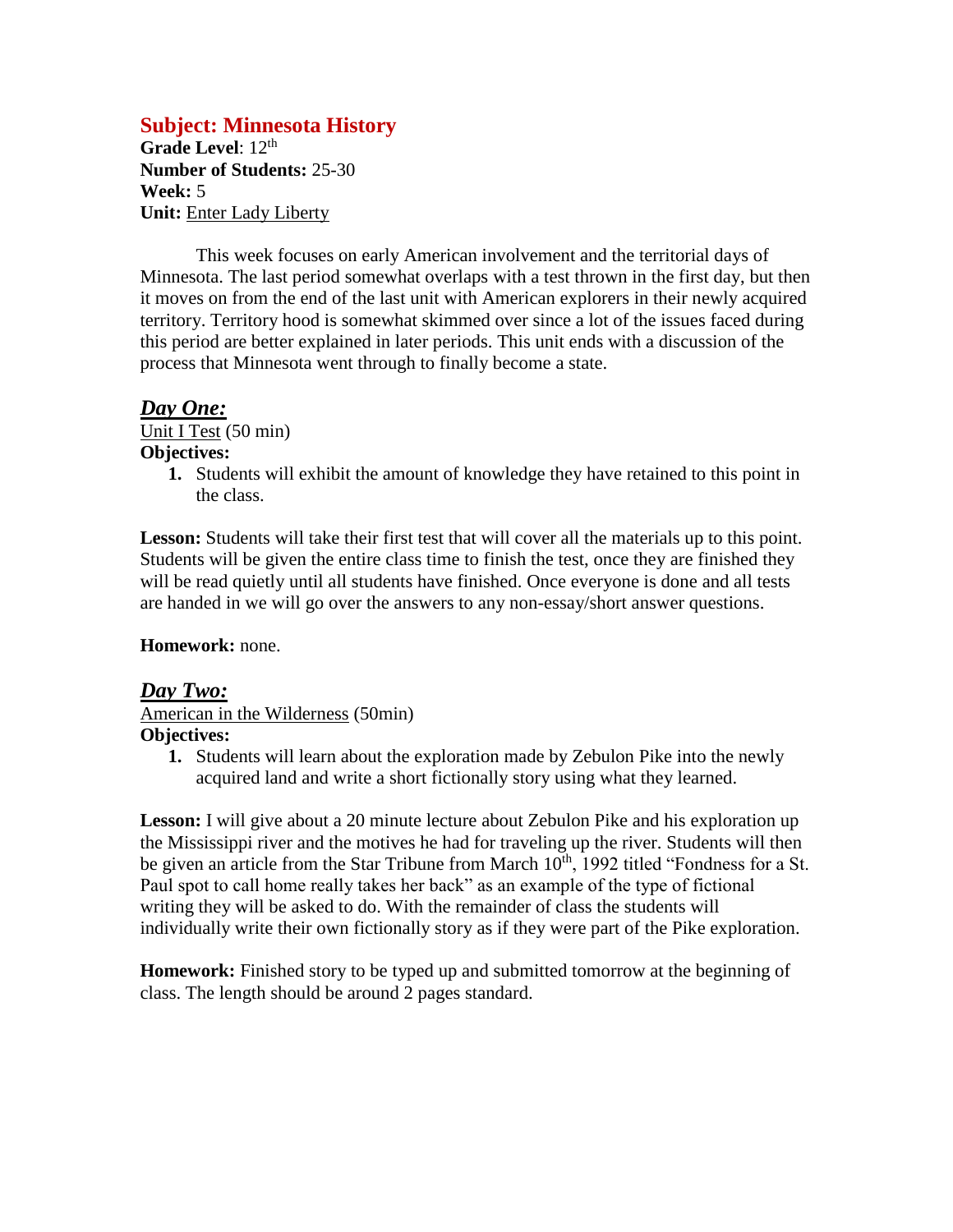# *Day Three:*

American**S** in the Wilderness (50 min)

### **Objectives:**

- **1.** Students will learn the contribution of American Explorers to the geographical knowledge of the state of Minnesota.
- **2.** Students will learn the contributions of Henry Schoolcraft in finding the true head of the Mississippi and its importance.
- **3.** Students will learn about early life in fort Snelling and compare it to their own lives.

Lesson: At the beginning of class I will ask for 5 brave volunteers to read their stories in front of class for bonus points. Hopefully that will take up no more than 15 minutes of class. I will then move into a lecture about the series of attempts by explorers to find the true head of the Mississippi and how Henry Schoolcraft was finally able to find it with the aid of American Indian guides. The lecture will also include the contributions by other prominent American Explorers in the area. Then student will be given primary documents about early life in and around Fort Snelling that they will need to read and make as many comparisons to their life now that they can.

**Homework:** Add anything they can think of to their list of comparisons, to be handed in tomorrow typed list format.

# *Day Four:*

Treaty of Traverse Des Sioux and the sketches of Frank Blackwell Mayer (50min) **Objectives:**

- **1.** Students will learn about the Treaty at Traverse Des Sioux as well as the other treaties used to acquire land from the Dakota and Ojibway.
- **2.** Students will analyze sketches from the time period and give their interpretation of any customs, fashion, heritage they can pick up from them.

Lesson: Around the room there will be stationed three separate groups, the traders, the US Government officials, and the Dakota/Ojibway. At each station there will be a couple readings from the perspective of that particular group. Students will need to go around to each station and try to figure out what each group was trying to obtain, and what each group was losing. Then each student will write down their own personal opinion about whether or not that group should have gone along with the terms of the treaty. That will take up the first  $\frac{3}{4}$  of class. Then I will put a number of pictures up on the overhead from sketch artist Frank Blackwell Mayer and open it up to discussion. I will want students to tell me what each picture is trying to depict and what type of story it tells about the subjects. This will hopefully give a less biased artist perspective of the same treaties.

## **Homework:** none